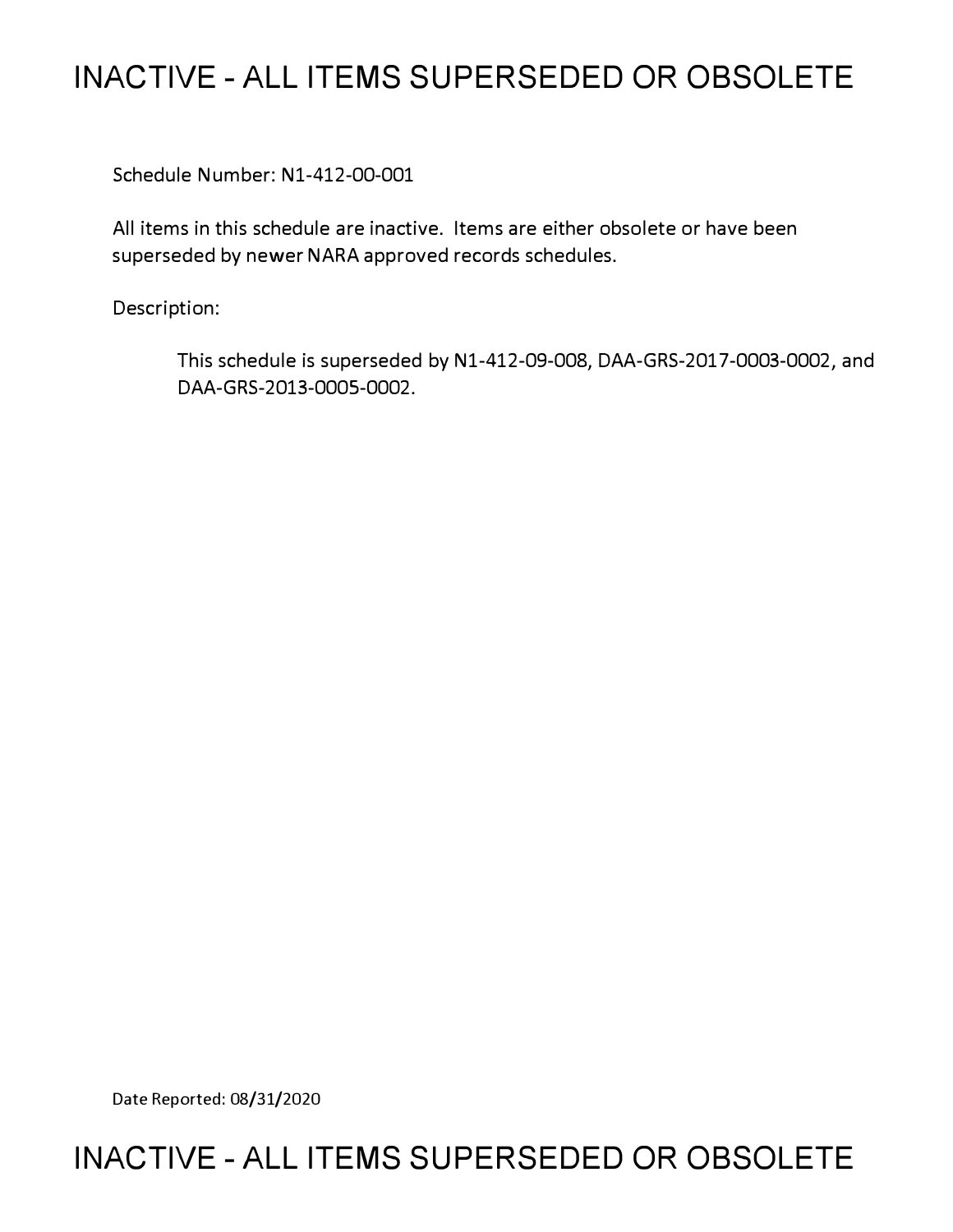|                                                                                 |                      | <b>REQUEST FOR RECORDS DISPOSITION AUTHORITY</b>                                |              |                        | <b>JOB NUMBER</b><br>$1 - 413 - 00 - 1$                                                                                                                                                                           |                                     |
|---------------------------------------------------------------------------------|----------------------|---------------------------------------------------------------------------------|--------------|------------------------|-------------------------------------------------------------------------------------------------------------------------------------------------------------------------------------------------------------------|-------------------------------------|
|                                                                                 |                      | To: NATIONAL ARCHIVES and RECORDS ADMINISTRATION (NIR)<br>WASHINGTON, DC 20408  |              |                        | 12/06/99<br>DATE RECEIVED                                                                                                                                                                                         |                                     |
| 1. FROM (Agency or establishment)<br><b>Environmental Protection Agency</b>     |                      |                                                                                 |              |                        | <b>NOTIFICATION TO AGENCY</b>                                                                                                                                                                                     |                                     |
|                                                                                 | 2. MAJOR SUBDIVISION |                                                                                 |              |                        |                                                                                                                                                                                                                   |                                     |
| 3. MINOR SUBDIVISION                                                            |                      |                                                                                 |              |                        | In accordance with the provisions of 44 U.S.C. 3303a,<br>the disposition request, including amendments, is<br>approved except for items that may be marked<br>"disposition not approved" or "withdrawn" in column |                                     |
|                                                                                 |                      |                                                                                 | 5. TELEPHONE | 10.<br><b>DATE</b>     | ARCHIVIST OF THE UNITED STATES                                                                                                                                                                                    |                                     |
| 4. NAME OF PERSON WITH WHOM TO CONFER<br>$(202)$ , 260-9709<br>Rachel VanWingen |                      |                                                                                 |              | $ 1 - 13 - 00 $        |                                                                                                                                                                                                                   |                                     |
|                                                                                 | ⊠                    | manual for Guidance of Federal Agencies,<br>is not required;<br>is attached; or |              | has been requested.    |                                                                                                                                                                                                                   |                                     |
| <b>DATE</b>                                                                     |                      | SIGNATURE OF AGENGY REPRESENTATIVE                                              |              | TITLE                  |                                                                                                                                                                                                                   |                                     |
|                                                                                 |                      | Rachel VanWingen                                                                |              | <b>Records Officer</b> |                                                                                                                                                                                                                   |                                     |
| 7. Item<br>N۵                                                                   |                      | 8. DESCRIPTION OF ITEM AND PROPOSED DISPOSITION                                 |              |                        | 9. GRS OR SUPERSEDED<br><b>IOR CITATION</b>                                                                                                                                                                       | 10. ACTION TAKEN<br>(NARA USE ONLY) |
|                                                                                 |                      |                                                                                 |              |                        |                                                                                                                                                                                                                   |                                     |
|                                                                                 |                      |                                                                                 |              |                        |                                                                                                                                                                                                                   |                                     |
|                                                                                 |                      | See attached EPA Records Control Schedule                                       |              |                        |                                                                                                                                                                                                                   |                                     |
|                                                                                 |                      |                                                                                 |              |                        |                                                                                                                                                                                                                   |                                     |
|                                                                                 | 098                  |                                                                                 |              |                        |                                                                                                                                                                                                                   |                                     |
|                                                                                 |                      |                                                                                 |              |                        |                                                                                                                                                                                                                   |                                     |
|                                                                                 |                      |                                                                                 |              |                        |                                                                                                                                                                                                                   |                                     |
|                                                                                 |                      |                                                                                 |              |                        |                                                                                                                                                                                                                   |                                     |
|                                                                                 |                      |                                                                                 |              |                        |                                                                                                                                                                                                                   |                                     |
|                                                                                 |                      |                                                                                 |              |                        |                                                                                                                                                                                                                   |                                     |
|                                                                                 |                      | exercy<br>w m e                                                                 |              |                        |                                                                                                                                                                                                                   |                                     |

 $\frac{3}{4}$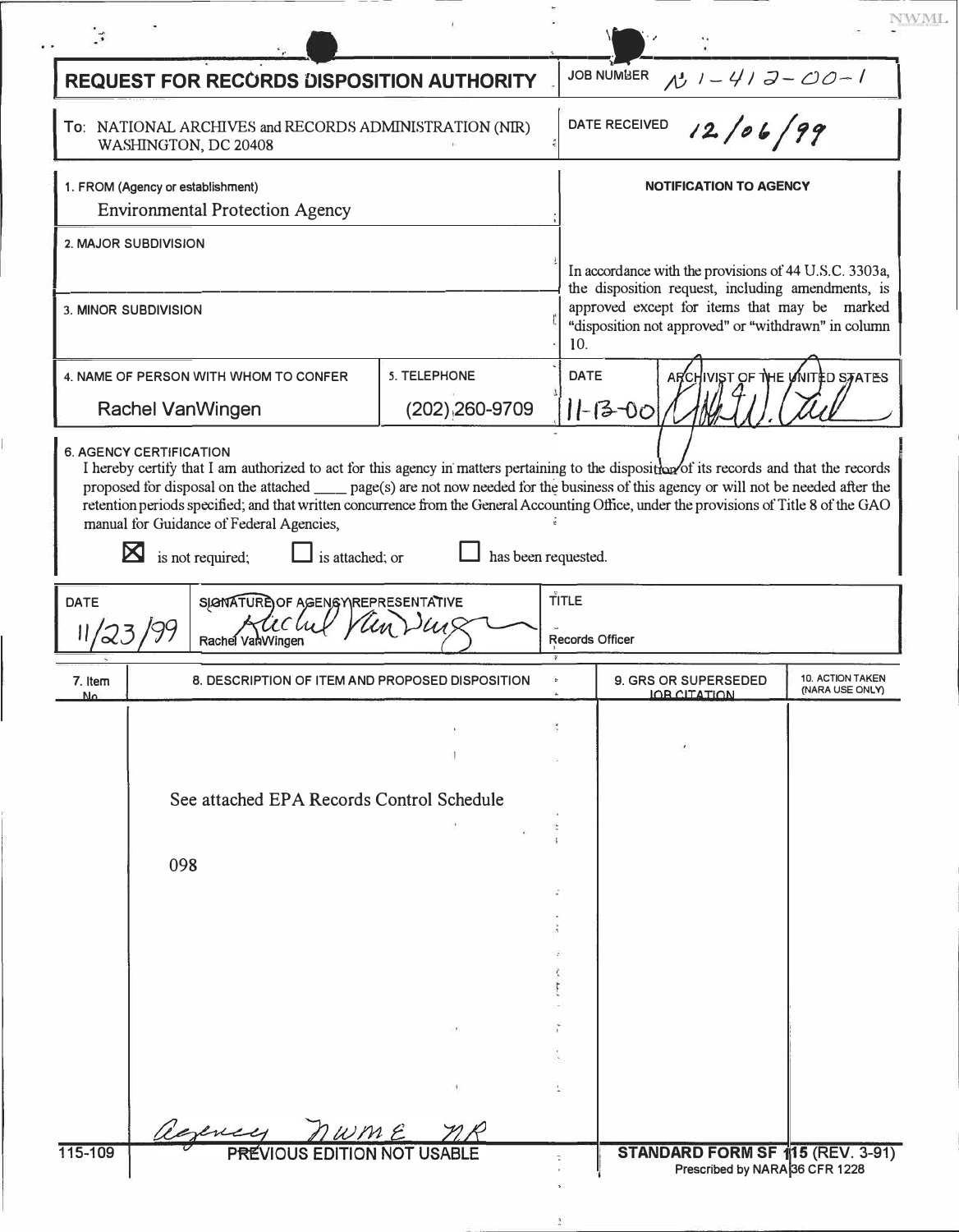# **EPA Records Schedule 098**

**Status:** Final, 02/13/2007

**Title:** Envirofacts

**Program:** Environmental Information

**Applicability:** Agency-wide

**Function:** 305-109-02-04 - Provide Public Information, Education and Outreach

#### **NARA Disposal Authority:**

This schedule authorizes the disposition of the record copy in any media (media neutral), excluding any records already in electronic form. Records designated for permanent retention must be transferred to the National Archives in accordance with NARA standards at the time of transfer.

• N<sub>1</sub>-412-00-1

### **Description:**

The Envirofacts system provides access to EPA program data and EPA program systems data. There are two aspects to the system. The data base pulls together data from other EPA systems (e.g., PCS, TRI, BRS) to allow for cross media analyses of program information. The geographic information system allows data to be mapped geographically. Updated monthly.

#### **Disposition Instructions:**

**Item a:** Software program

- **Disposable**
- Delete when superseded by routine software updates or when no longer needed.

**Item b:** Input

- **Disposable**
- Follow instructions for EPA 171 Input and Source Records.

**Item c:** Electronic data

- **Disposable**
- Delete data when superseded by next scheduled update.

#### **Item d:** Output and reports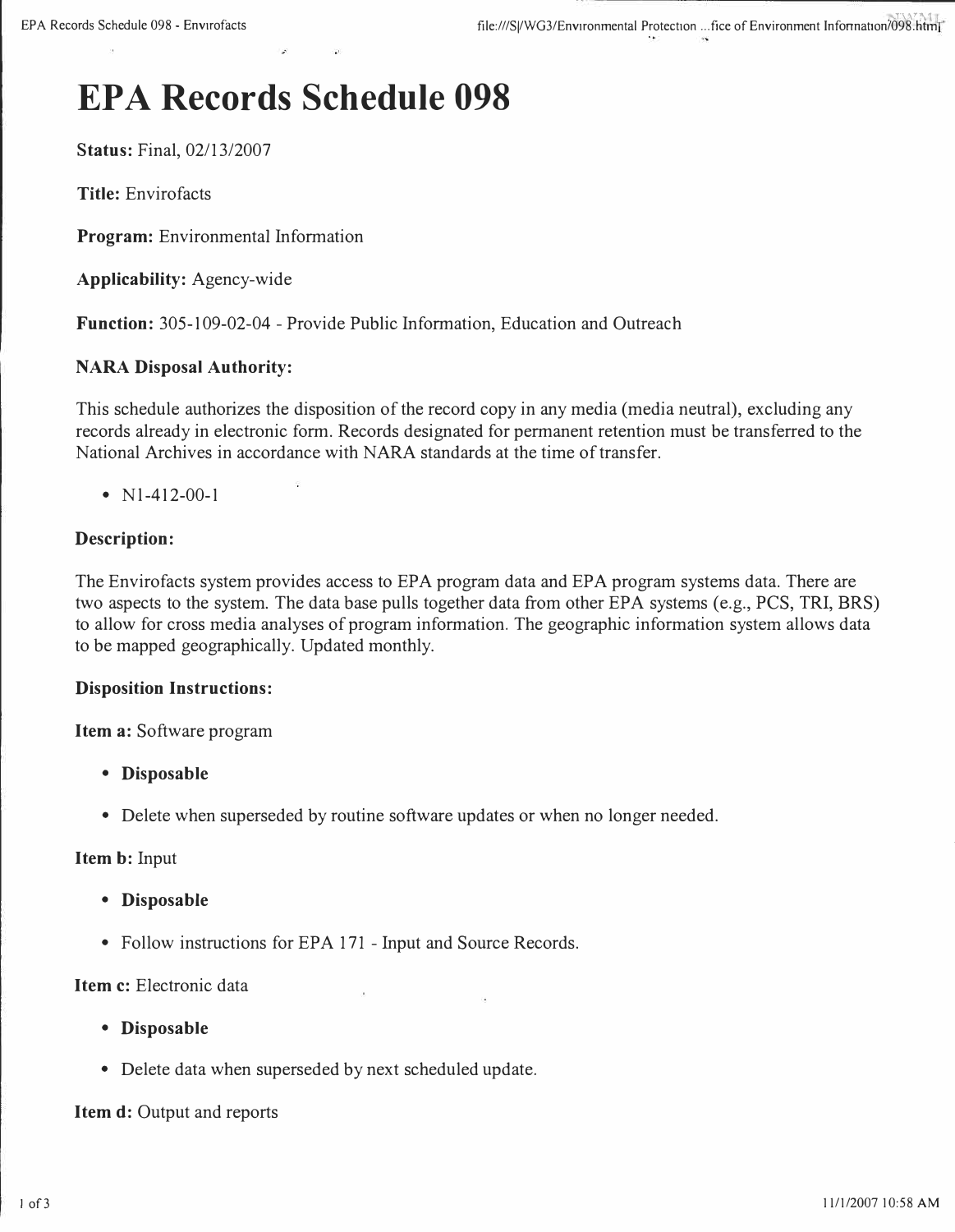- **Varies**
- **File with related records and follow instructions for the related records.**

**Item e: Supporting documentation** 

- **Disposable**
- **Close when superseded or obsolete.**
- **Destroy when 10 years old.**

#### **Guidance:**

**The Information Access Division of the Office of Environmental Information is responsible for implementing the disposition. The offices responsible for the individual systems from which Envirofacts data are retrieved are responsible for the disposition of their data under their specific schedules:** 

- **EPA 002 - National Emissions Trends (NET)**
- **EPA 047 - System for Risk Management Plans (SRMP)**
- **EPA 050 - Comprehensive Environmental Response, Compensation and Liability Information System (CERCLIS)**
- **EPA 058 - Federal Facilities Information System (FFIS)**
- **EPA 153 - Toxic Release Inventory System (TRI)**
- **EPA 251 - Biennial Reporting System (BRS)**
- **EPA 252 - Resource Conservation and Recovery Information System (RCRIS)**
- **EPA 413 - Safe Drinking Water Information System (SDWIS)**
- **EPA 419 - Permit Compliance System (PCS)**
- **EPA 496 - Aerometric Information Retrieval System (AIRS)**
- **EPA 575 - Grants Information and Control System (GICS)**

#### **Reasons for Disposition:**

**Envirofacts is an enterprise data repository from various Agency data systems. Using a Web interface, Envirofacts is available through the Envirofacts Warehouse. This system documents the location of various pollution sources and is a key tool for cross media analysis. As part of the Agency's basic GIS framework, it documents the location of various pollution sources for GIS work. It promotes data sharing and data integration across the Agency as well as public access to Agency information. Data used in specific applications are included with those applications.** 

#### **Custodians:**

**Office of Environmental Information, Information Access Division** 

- **Contact: David Catlin**
- **Telephone: 202-260-3069**

### **Related Schedules:**

**EPA 002, EPA 047, EPA 050, EPA 058, EPA 153, EPA 171, EPA 251, EPA 252, EPA 413, EPA 419,**